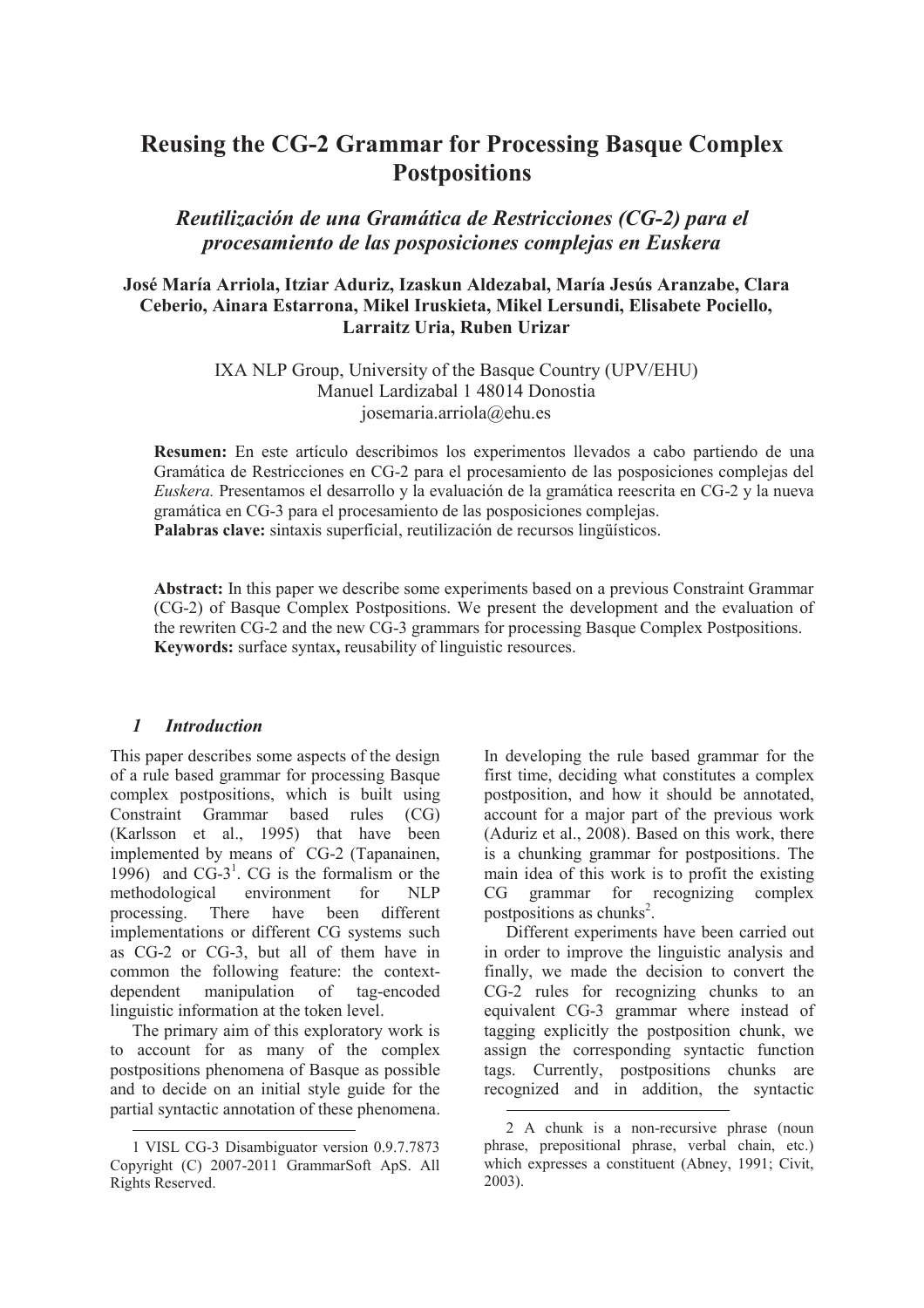function tags that should be given to postpositions have been assigned.

The sentence *Ez dira etxera itzultzen bederatziak arte* ("They don´t come back home until nine o´clock") will be used to illustrate the main steps of the methodology. Figure 1 shows the surface analysis of the sentence before being disambiguated at morphosyntactic level and the phrase marked up in bold face *bederatziak arte* (stands for: "until nine o´clock") is the complex postposition structure that will be analyzed in further steps.

The morphological analyzer (MORFEUS) (Aduriz et al., 1999) assigns multiple possible readings to tokenized input, where every word form is associated with one or more reading lines providing PoS and other linguistic categories. For instance, the token *arte* in the example cohort<sup>3</sup> below presents noun (N) and verb (V) readings. The readings contain morphosyntactic information and CG style syntactic function tags. The syntactic function tags are preceded by the symbol  $\hat{a}$ . For instance, *arte* as noun has two possible interpretations: modifier of the word containing the case marker  $(QCM>0)$  or object  $(QOBJ)$ , subject (@SUBJ) or predicate (@PRED). Besides, as verb it has the @-NONFINITEV tag that means non-finite auxiliary verb.

| "<\$,>" <punt punt="">"</punt>                |
|-----------------------------------------------|
| " <ez>"<has mai="">"</has></ez>               |
| " <dira>"</dira>                              |
| " <etxera>"</etxera>                          |
| " <itzultzen>"</itzultzen>                    |
| " <bederatziak>"</bederatziak>                |
| "bederatzi DET ABS NUMP @OBJ @PRED @SUBJ      |
| "bederatzi N NUMBER ABS NUMP @OBJ @PRED @SUBJ |
| "bederatzi N NUMBER ERG NUMP @SUBJ            |
| " <arte>"</arte>                              |
| "artetu" V @-NONFINITEV                       |
| "arte" N C ANIM- @CM>                         |
| "arte" N C ANIM- ABS UNDEF @OBJ @PRED @SUBJ   |
| "<\$.>" <punt_punt>"</punt_punt>              |

Figure 1: Surface syntax example.

-

The chunking grammar for dealing with complex postpositions assign the tag %INIT- POS to the first element of the complex postposition and the tag %END-POS to the final element of the postposition. See Figure 2:

| "<\$.>" <punt punt="">"</punt>                          |
|---------------------------------------------------------|
| " <ez>"<has mai="">"</has></ez>                         |
| " <dira>"</dira>                                        |
| " <etxera>"</etxera>                                    |
| " <itzultzen>"</itzultzen>                              |
| " <bederatziak>"</bederatziak>                          |
| "bederatzi DET ABS NUMP @OBJ @PRED @SUBJ %INIT-POS      |
| "bederatzi N NUMBER ABS NUMP @OBJ @PRED @SUBJ %INIT-POS |
| "bederatzi N NUMBER ERG NUMP @SUBJ %INIT-POS            |
| " <arte>"</arte>                                        |
| "artetu" V @-NONFINITEV                                 |
| "arte" N C ANIM- @CM> %END-POS                          |
| "arte" N C ANIM- ABS UNDEF @OBJ @PRED @SUBJ %END-POS    |
| "<\$.>" <punt punt="">"</punt>                          |



The chunking grammar for delimiting complex postpositions works on the output of the morphological analyzer before morphosyntactic disambiguation. It works over the output of the morphological analyzer in a cascaded way. As a result, the complex postposition in Figure 2 has been recognized, but there are many morphological readings for the postposition. Besides, the syntactic function tags are not adequate for a postposition structure. Section 2 deals with Basque complex postpositions. Section 3 describes the experiments that have been carried out in order to improve the surface analysis of complex postpositions. Section 4 presents the evaluation of those experiments. Finally, some conclusions and future work are outlined in the last section.

# *2 Basque Complex Postpositions*

Basque is a non-Indo-European language spoken on both sides of the western Pyrenees, is an agglutinative language with a medium to large sized system of affixed case markers/postpositions: 16 affixed cases/postpositions (ergative, absolutive, possessive genitive, local genitive, dative, allative, ablative, inessive, destinative, partitive,

<sup>&</sup>lt;sup>3</sup> The group of readings for each token is called a *cohort* and the readings manipulated by the operations are called *targets*.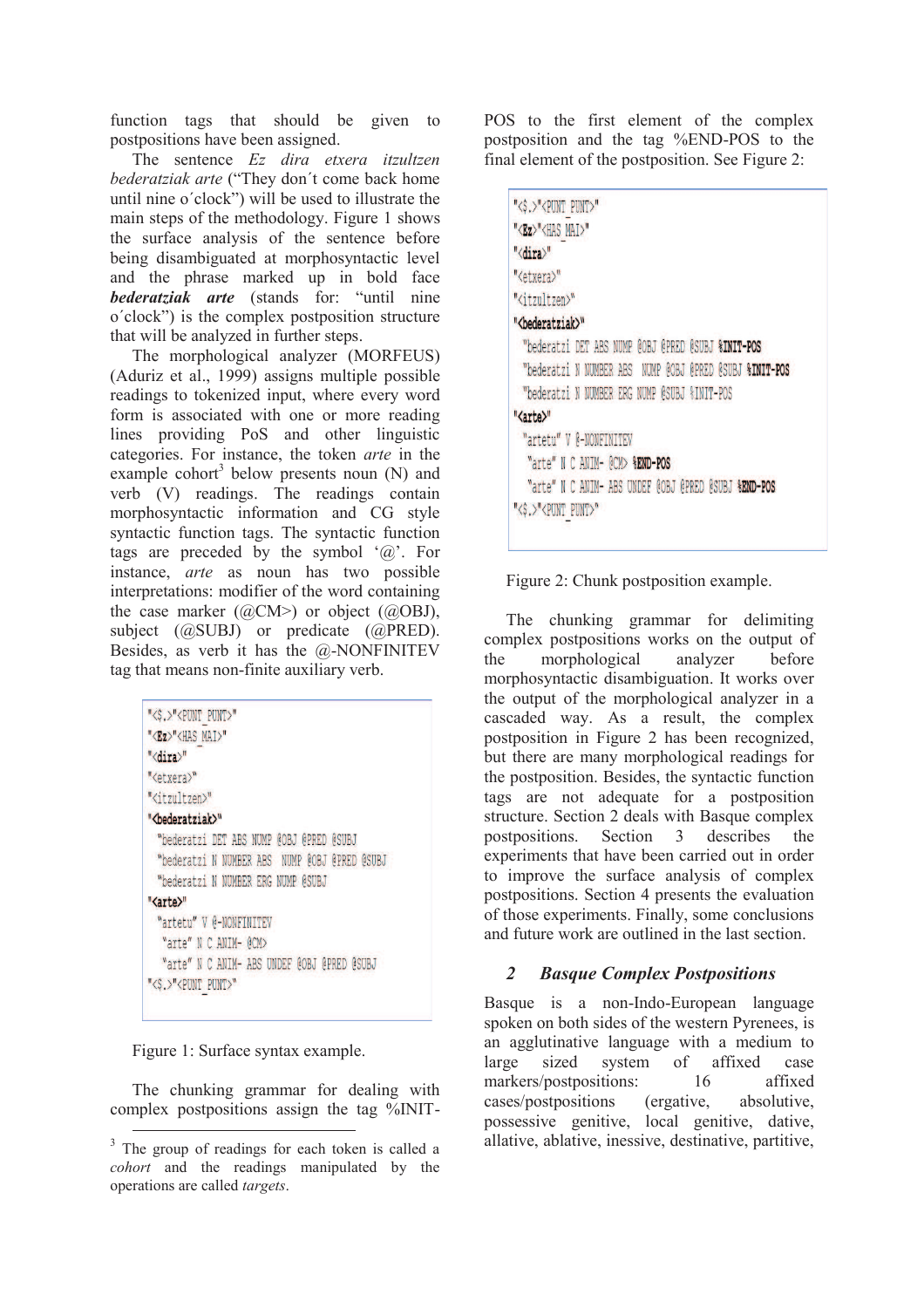prolative, instrumental, sociative, motivative, directional and terminative<sup>4</sup>).

absolutive and dative are considered cases, while the others are considered affixed postpositions.

<sup>4</sup> The definition of the terms case/postposition is disputed. In the current terminology only ergative,

<u>.</u>

| Lemma2 | Suffix1        | Suffix2                              | Examples                            |
|--------|----------------|--------------------------------------|-------------------------------------|
| arte   | -en (genitive) | -an/-ra/-tik/-ko                     | Gazteen artean (among young people) |
| (noun) |                | (inessive/alative/ablative/genitive) |                                     |
|        | $-0$ (no case) | -an/-ra/-tik/-ko                     | Jende artean (among people)         |
|        |                | (inessive/alative/ablative/genitive) |                                     |
|        | -absolutive    | $-0$ /ko (no case)/genitive          | Bederatziak arte (until nine)       |
|        | -ra (alative)  | $-0$ /ko (no case)/genitive          | Bilbora arteko trena (the train to  |
|        |                |                                      | Bilbao)                             |
|        | $-0$ (no case) | $-0$ (no case)                       | Bihar arte (until tomorrow)         |

Table 1. Complex postpositions for *arte*

 $\overline{a}$ 

The shallow syntactic process is composed of a number of different grammars dealing with chunking, understood as recognition of phrase boundaries (Abney, 1991). We are not concerned with the theoretical discussion of the definition of postpositions. Instead, we prefer to take a practical view in order to improve the shallow syntactic analysis of postpositions. Postpositions in *Basque* play a role similar to that of prepositions in languages like English or Spanish, so that postpositions suffixes are attached to the last element of the phrase. They are defined as "forms that represent grammatical relations among phrases appearing in a sentence" (Euskaltzaindia, 1994). There are two main types of postpositions in Basque: (1) a suffix appended to a lemma and, (2) a suffix followed by a lemma (main element) that can also be inflected.

- (1) *teilatu-tik* roof - (from the) from the roof
- (2) *teilatu-aren gain-etik* roof-(of the) top-(from the) from the top of the roof

The last type of elements has been termed as complex postposition. This term is used to name the whole sequence of two words involved, and not just to refer to the second element. Complex postpositions can be described as:

(3) lemma $1 + (suffix1 + lemma2 + suffix2)$ 

In these constructions, the second lemma is fixed for each postposition, while the first lemma allows for much more variation, ranging from every noun to some specific semantic classes.

The above description (3) is intended to stress (with parentheses) the fact that the combination of both suffixes with the second lemma acts as a complex case-suffix that is "appended" to the first lemma. Both suffixes present different combinations of number and case, which can agree in several ways, depending on the lemma, case or contextual factors. Table 1 shows the different variants of the complex postposition, derived from the lemma *arte*, which is polysemous (it means i) olm oak, ii) art, iii) time, iv) skill, v) among, vi) until).

These lemmas can be included in the lexicon with the part of speech postposition. This approach is as valid as the one that we have used in the shallow syntactic process. The postposition part of speech has been excluded from the lexicon  $(E\ddot{D}BL^5)$  just to simplify the disambiguation process<sup>6</sup>. Most of the syntactic information is first introduced with all ambiguity regardless of the context and later

 $\overline{a}$ <sup>5</sup> Currently, the Basque Lexical Database (EDBL) resides under the ORACLE DBMS, on UNIX, and it may be consulted via the Internet (http://ixa2.si.ehu.es/edbl).

<sup>6</sup> After morphosyntactic analysis the tagger/lemmatiser EUSTAGGER (Aduriz, I. and A. Díaz de Ilarraza. (2003) obtains the lemma and category of each form and also performs disambiguation using the part of speech (POS).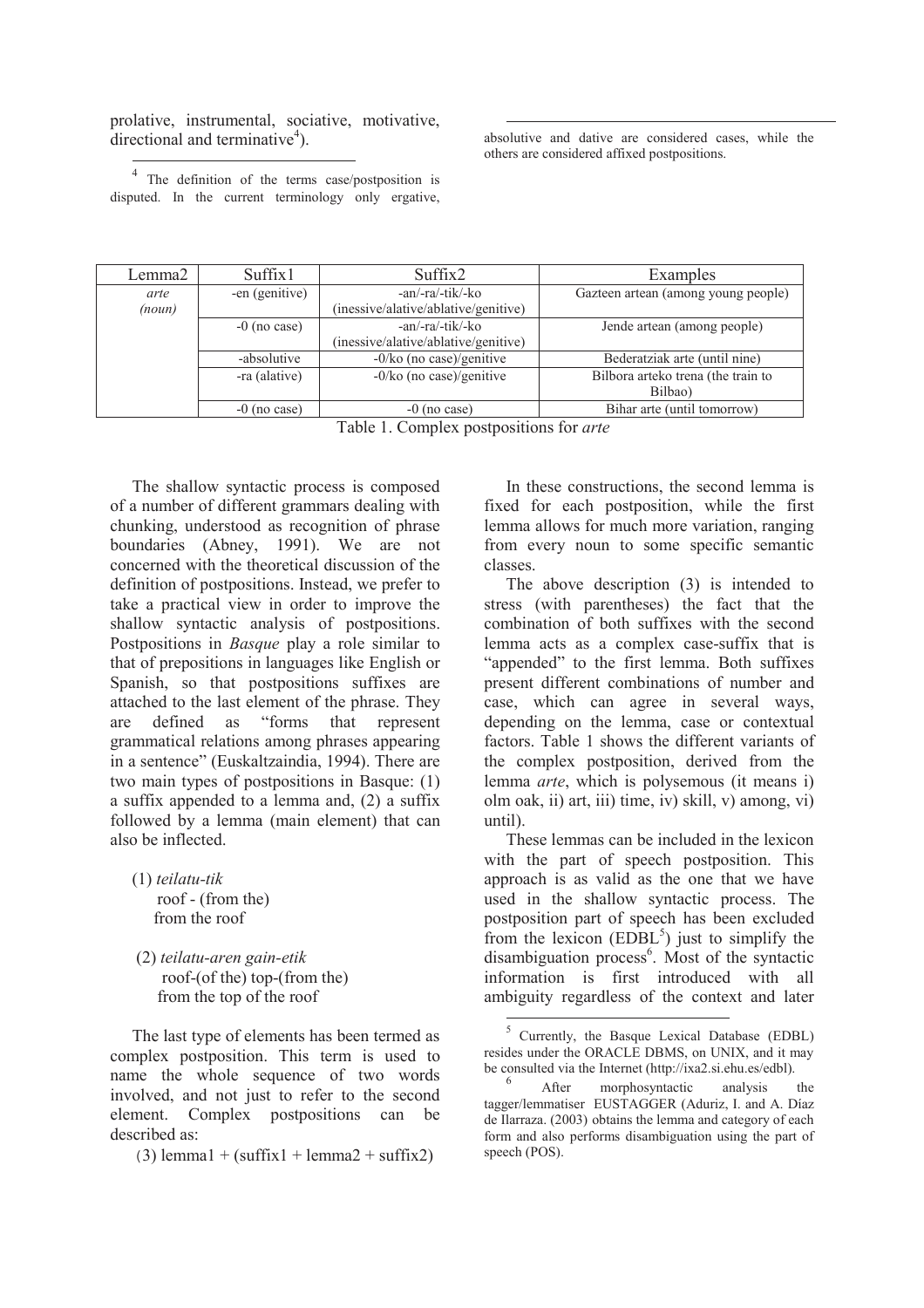select and remove rules take care of disambiguation.

Those postposition structures that are formed by a suffix followed by a lemma (postposition) and that can be also inflected are treated at surface syntactic level as we illustrate in the examples i) *Bederatziak arte* and ii) *Zuhaitz ederren artean*.

| (i) | Bederatziak                | arte                     |        |
|-----|----------------------------|--------------------------|--------|
|     | $Bederatzi + ak$<br>(nine) | arte<br>( <i>until</i> ) |        |
| (i) | Zuhaitz                    | ederren                  | artean |

*Zuhaitz eder + en arte + an (tree) (beautiful + of) (between + in)* 

 The above postpositions can be analyzed syntactically as postposition structures: the postposition element *arte* in the first example (i) takes as first component an NP in absolutive case –*ak* (*Bederatziak*, stands for "nine"), and in the second example (ii), *arte* is inflected in inessive case *–n* and takes as first component a noun group in genitive case –*en* (*zuhaitz ederren*, stands for "of beautiful tree"). If we look closely at the lexical items that fill in the postposition role, we notice that *arte* is a noun following the information provided by our morphological analyzer.

Most of the main elements of postposition structures are nouns. Literature on *Basque* regarding these elements considers them apostposition part of speech. For instance, (Hualde, 2002) points out some reasons for that: since regular nouns cannot take

> *arte V NON-FINITE @NON-FINITEV N C ANIM- @OBJ @PRED @SUBJ N C ANIM- @CM>*

The example (iii) shows that the postposition *arte* has four syntactic function tags corresponding to a noun and one for the non-finite verb interpretation. Besides, the first element of the postposition structure *bederatziak* has seven syntactic function tags taking into account the different morphological analysis. Therefore, the ambiguity rate is quite high. In Basque, both morphological and syntactic ambiguity exists, i.e. one word receives multiple analyses. Morphological

inflectionless complements, this property would seem to justify treating these elements as postpositions (i.e. as having acquired some properties that distinguish them from nouns).

In this paper, we simply wish to describe the processing of complex postpositions at syntactic level based on the Constraint Grammar (CG) formalism and we will examine the influence of such approach in disambiguation.

The lexical database for Basque EDBL is the main base for the automatic processing of Basque; it includes morphological, syntactic and semantic information. Concerning postpositions, and as it has been mentioned above, these elements are not included in EDBL as lexical entries with postposition category. We opted for annotating these structures as postpositions at shallow syntactic level rather than considering them postposition categories. There are all the lemmas and suffixes that take part in postposition structures in EDBL. As a result, most of the main elements (lemmas) of these structures are included in EDBL with the noun part of speech and the corresponding syntactic function tags<sup>7</sup> for nouns:

(iii) *Bederatziak DET @OBJ @PRED @SUBJ N @OBJ @PRED @SUBJ N @SUBJ* 

 $\overline{a}$  $^7$  Main syntactic function tags: subject (@SUBJ), object (@OBJ) and predicate (@PRED). Modifier function tags: @CM> stands for modifier of the element carrying case. Functions related with verbs: @-NON-FINITEV.

ambiguity in Basque includes part of speech ambiguity e.g. typically noun/verb ambiguity. For agglutinative languages there are additional sources of ambiguity (number, case, etc.). Syntactic ambiguity is added on top of morphological ambiguity.

The grammar developed in this experiment will assign the appropriate syntactic function tag to all the elements of the postposition structure and it will reduce the ambiguity in the following way: one syntactic tag for *bederatziak* and one adverbial syntactic tag for *arte*:

(iv) *Bederatziak arte*  DET @CM> N @ADVERBIAL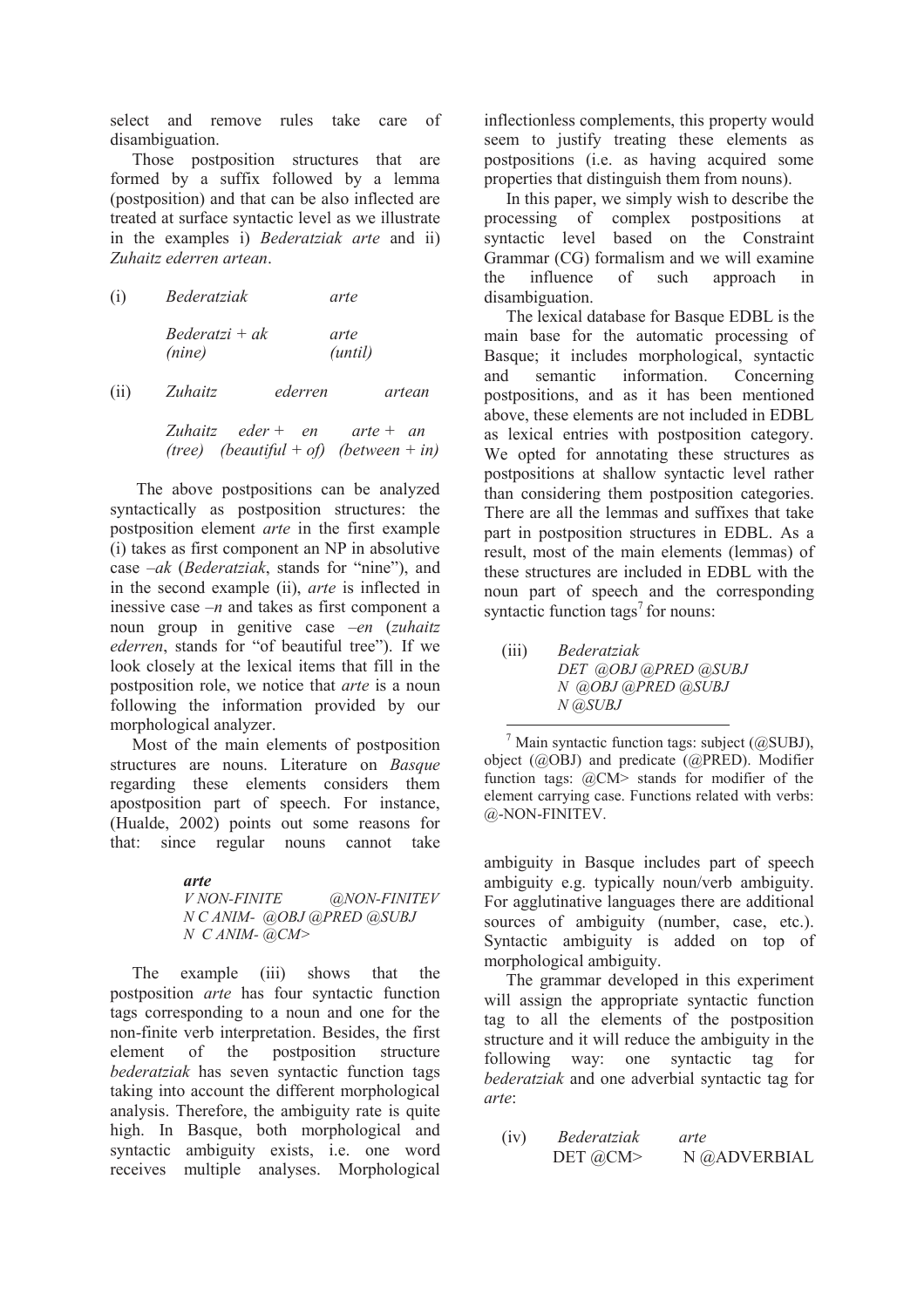As we can see in (iv), the analysis obtained after applying the grammar rules shows a postposition structure with adverbial function.

The new syntactic function tags attached to the complex postpositions and the reduction of the ambiguity reverts in the improvement in the quality of several applications, such as Part-Of-Speech (POS) taggers and parsers. However, our study is restricted to shallow syntax since we could not deal with constructions that are semantically and syntactically ambiguous. Morphosyntactic information is insufficient to take care of this kind of ambiguity.

## *3 Experiments*

Two experiments were carried out in order to compare both approaches: the first one, reusing the CG-2 chunking grammar containing the mapping rules for recognizing the complex postpositions, and the second one, reformulating only the linguistic information contained in the CG-2 rules by means of CG-3 new rules. Both grammars were applied to a test corpus (1680 tokens) that contains 70 postposition cases in order to find discrepancies on the results.

REPLACE works like a mapping operator, closing the line for further mapping. It is less versatile than SUBSTITUTE, but backward compatible with CG-2. Substituted tags can be "seen" by later SUBSTITUTE or MAPPING rules, even in the same section. Usually as a special section (CORRECTIONS or BEFORE-SECTIONS), but in CG-3 are allowed anywhere.

# **3.1 Reusing CG-2 mapping rules**

The grammar developed in this experiment will assign the appropriate syntactic function tags to all the elements of the postposition structure and it will reduce the ambiguity. For that purpose, a set of REPLACE<sup>8</sup> rules was written in order to attach to the complex postposition components the corresponding surface syntactic tag. Those REPLACE rules have to take into account the syntactic function tag corresponding to the lexical part of the complex postposition and the syntactic function tag to the word that takes the case demanded by the main postposition element. The rules make use of the morphosyntactic information and the

chunk tags assigned by the chunker. For instance, we work on the example *bederatziak arte*. The REPLACE rules just change the syntactic function tag, but they maintain the morphological information as well as its corresponding chunk marker tag that indicates the initial part and the ending of the complex postposition. The REPLACE rules to assign the appropriate syntactic function tags to the words of the complex postposition *bederatziak arte*  have the following format:

REPLACE (N C ANIM- ABSOLUTIVE MG @ADLG %FIN-POS56) TARGET (N %END-POS56) IF  $(-1 \text{ (§INTT-POS56)});$ 

The above REPLACE rule attaches to the postposition *arte* the adverbial function tag (@ADLG, adverbial complement) and maintains its morphological analysis as well as its corresponding chunk marker tag (%END-POS56). On the other hand, the ambiguity between the noun and the verb reading of *arte* is resolved making use of the chunk marker tag and the noun reading is selected by means of the following rule:

REMOVE (VERB) IF (0 NOUN) (-1 ({POS-HAS56));

With regard the postposition element *bederatziak* the following REPLACE rule attaches case marked element modifier function tag  $(QCM>)$  and maintains its morphological analysis as well as its corresponding chunk marker tag (%INIT-POS56).

```
REPLACE (DET DZH NMGP ABS NUMP MUGM 
        @CM> %INIT-POS56) 
     TARGET (DET %INIT-POS56)) 
       IF (1 ((8END-POS56));
```
As a result of applying those rules, we get the following analysis in Figure 3:

| "<\$.>" <punt punt="">"</punt>              |  |
|---------------------------------------------|--|
| " <bz>"<has mai="">"</has></bz>             |  |
| " <dira>"</dira>                            |  |
| " <etxera>"</etxera>                        |  |
| " <itzultzen>"</itzultzen>                  |  |
| " <bederatziak>"</bederatziak>              |  |
| "bederatzi N NUMBER ABS NUMP @CMD %INIT-POS |  |
| " <arte>"</arte>                            |  |
| "arte" N C ANIM- ABS MG @ADLG %END-POS      |  |
| "<\$,>" <punt punt="">"</punt>              |  |
|                                             |  |

Figure 3: Postposition after applying REPLACE rules.

<sup>-</sup>8 REPLACE is a CG-2 operator retained in Vislcg and CG-3 (http://beta.visl.sdu.dk/).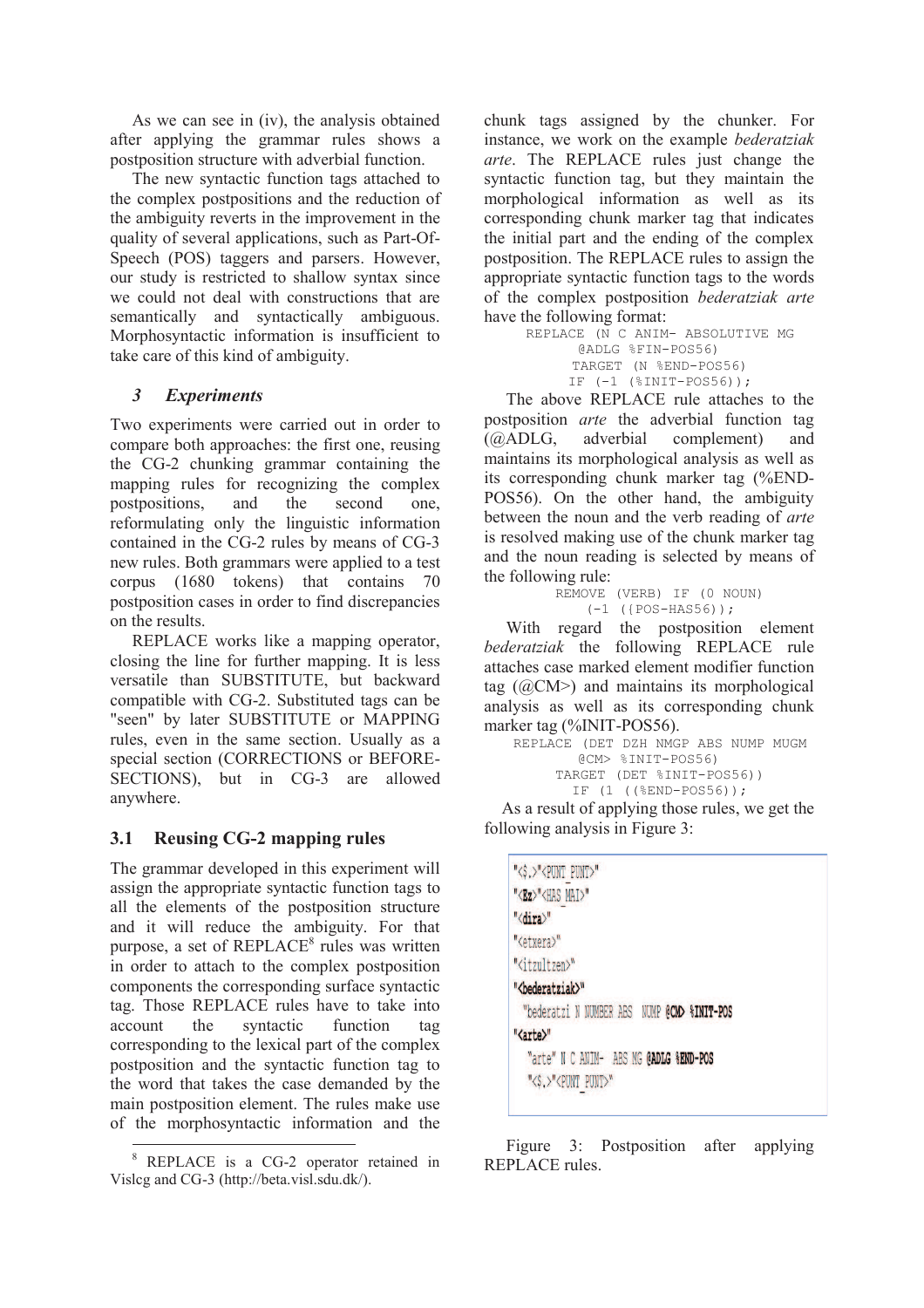The grammar is composed of 74 REPLACE rules and 14 disambiguation constraint rules. One set of REPLACE rules assigns to the initial part of the postposition the following syntactic function tags: @CM> that stands for modifier of the element carrying case or @NOUN-COMPLEMENT that stands for the noun modifier. Another set of rules replaces the syntactic function tag of the final element of the postposition with the function tag @ADLG that stands for adverbial function tag.

The rules refer to the initial element of the complex postposition and therefore apply to any word that is tagged with %INIT-POS as well as the characteristics that appear in context specification of the rule in order to replace the syntactic function tag with @CM> or @NOUN-COMPLEMENT. In the same way, other set of rules refer to the final element of the complex postposition and therefore apply to any word that is tagged with %END-POS and the characteristics that appear in context specification of the rule in order to replace the syntactic function tag with the adverbial @ADLG.

The corpus used to develop the grammar contains 53,324 tokens and the ambiguity rate is 5.46 % analyses per token. After applying the grammar, the ambiguity rate per token is 5.3%. In other words, 7,665 syntactic function tags that are inadequate have been removed.

## **3.2 Defining a CG-3 grammar**

The idea is to avoid the amount of different tags, such as tags for recognizing the postpositions as chunks, tags for recognizing another kind of chunks and so on. The idea is also to integrate syntactic mapping with the morphological disambiguation. For this purpose, new CG rules were written by means of the type of rule SUBSTITUTE. This module is composed by 150 SUBSTITUE rules.

The rules make use of the morphosyntactic information and the chunk tags attached by the chunker in an implicit way. In this case, instead of adding a tag for the initial part and the ending part of the complex postpositions, the elements of the complex postpositions are tagged with the syntactic function tag corresponding to this structure. For instance, for the first element of the postposition *bederatziak* the following SUBSTITUTE rule is applied:

SUBSTITUTE (@PRED @OBJ @SUBJ) (@CM>) TARGET IZE-DET-IOR-ADJ-ELI-SIG

IF (0 ABS + MUGATUA) (1 POST-56IZE +IZE\_ABS\_MG) ;

The SUBSTITUTE rule for the postposition *arte* is also based on the morphosyntactic information and in the previously defined postoposition tagsets:

```
SUBSTITUTE (@PRED @OBJ @SUBJ) 
(@ADLG) TARGET POSTPOSIZIOAK-5 IF (-1 
  IZE-DET-IOR-ADJ-ELI-SIG + ABS + 
             MUGATUA) ;
```
The main idea in both SUBSTITUTE rules is to substitute the syntactic function tag that is assigned by the morphological analyzer, because these syntactic function tags are not adequate for complex postpositions. As a result of applying those rules, the following analysis is obtained:

| "<\$.>" <punt punt="">"</punt>   |  |
|----------------------------------|--|
| " <ez>"<has mai="">"</has></ez>  |  |
| " <dira>"</dira>                 |  |
| " <etxera>"</etxera>             |  |
| " <itzultzen>"</itzultzen>       |  |
| "<br>bederatziak>"               |  |
| "bederatzi DET ABS NUMP @CM>     |  |
| "bederatzi" N NUMBER NUMP @CMD   |  |
| "bederatzi" N NUMBER NUMP @CM>   |  |
| " <arte>"</arte>                 |  |
| "arte" N C ANIM- ABS MG @ADLG    |  |
| "<\$.>" <punt_punt>"</punt_punt> |  |
|                                  |  |

Figure 4: Postposition after applying CG-3 SUBSTITUTE rules.

In the analysis of *arte* two interpretations have been discarded by means of some basic disambiguation rules. But the section for recognizing complex postpositions in an implicit way has replaced the previous existing syntactic function tags assigned to a noun with the syntactic function tag corresponding to the postposition (@ADLG).

#### *4 Evaluation*

The test corpus (1680 tokens) is a running text and contains 70 postposition cases. The postpositions were annotated by the chunker on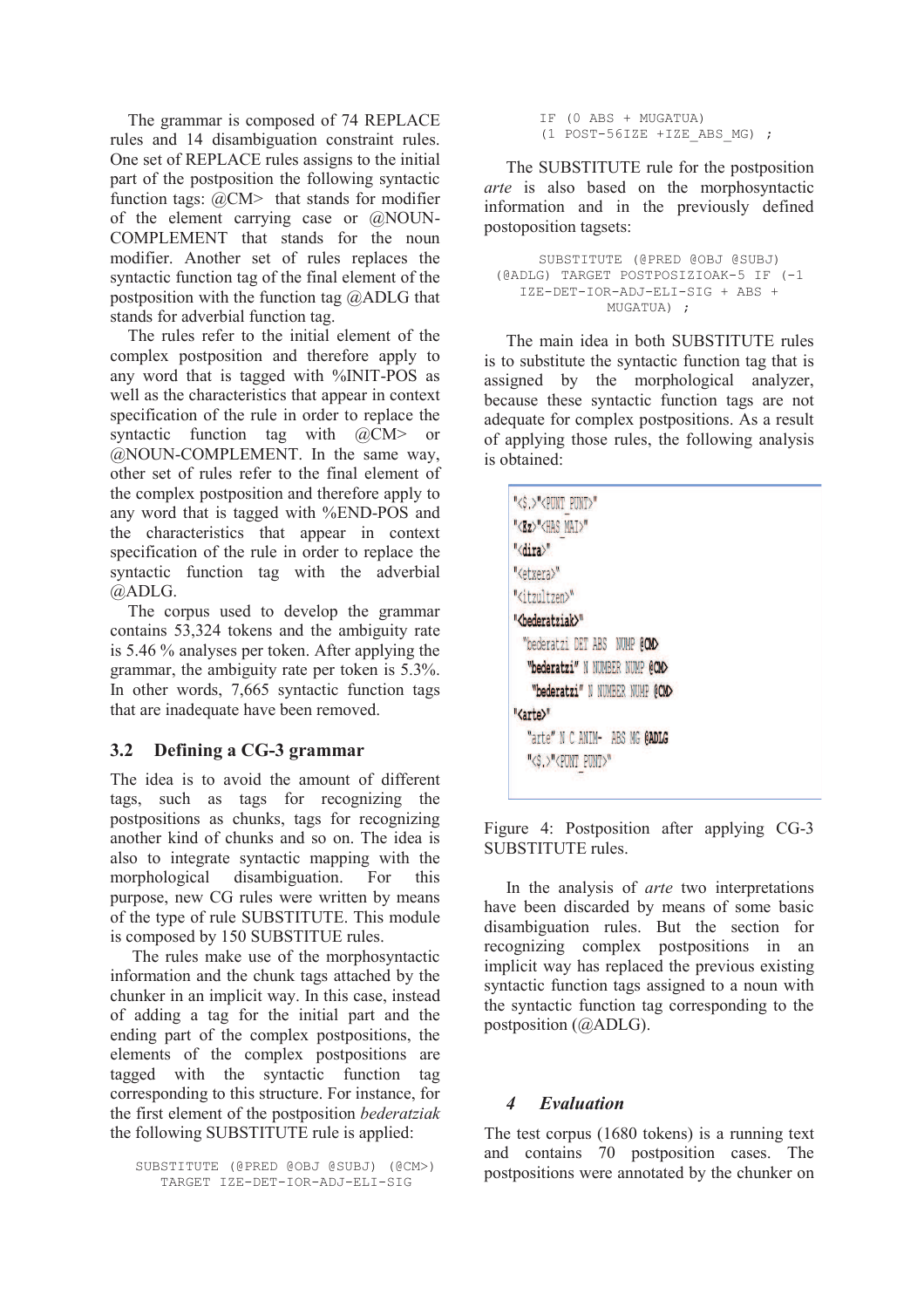the analysis of the morphological analyzer. This leads, on the one hand, to a high ambiguity rate, but, on the other hand, it takes into account all the morphological analyses that are necessary for chunking. The evaluation is divided into two parts: the first one deals with the grammar composed by CG-2 REPLACE rules and the second one, with the CG-3 grammar of SUBSTITUTE rules.

## **4.1 Evaluation of CG-2 REPLACE rules**

These postpositions were annotated with the appropriate syntactic function tag by means of 74 REPLACE rules. The syntactic ambiguity rate per token before applying the rules was 5.97 syntactic analyses per token. After applying the rules, the ambiguity rate is 5.71 analyses per token. In 5 of the 70 postposition cases the existing chunking rules do not manage to annotate the postposition chunk correctly. Wrong applications of the rules are mainly due to the high ambiguity of some words and scope mistakes of the rules. The precision $9$  and recall<sup>10</sup> for the REPLACE rules involved in the correct assignment of syntactic functions and disambiguation are 94.2% and 100% respectively. In the four cases, the REPLACE rules need to be refined in order to apply the correct syntactic function tag.

Taking into account the general impact of the annotation of complex postpositions on the overall analysis with respect to the qualitatively complexity of postpositions, we think that this approach is necessary in order to improve syntactic disambiguation, because they are distributed across two words, and they also show different kinds of syntactic agreement.

## **4.2 Evaluation of CG-3 SUBSTITUTE rules**

In this case, all the tested postpositions were annotated with the appropriate syntactic function tag by means of 150 SUBSTITUTE rules. This is due to the fact that we have learnt from the mistakes of the previous experiment. When defining the section of SUBSTITUTE rules, we find two main differences with respect

-

the REPLACE section of CG-2: 1) the SUBSTITUTE rules do not maintain the tag for the initial and ending part of the complex postposition and 2) the SUBSTITUTE rules are integrated into a general disambiguation grammar. The REPLACE rules are in an independent grammar just for dealing with complex postpositions. Nevertheless, in both cases, the aim of those rules is to prepare the input for further steps: first, for morphosyntactic disambiguation and secondly, for syntactic disambiguation.

In this approach, the complex postpositions have not been marked up in an explicit way, but they have been recognized by means of the appropriate syntactic function tags attached to the elements that compose the complex postposition structure. The idea is to deal with them when processing more general chunks.

## *5 Discussion and future work*

Integrating chunk mapping with morphological disambiguation is problematic, since the mapping rules will overmap in the presence of multi-ambiguous morphological cohorts. In order to reduce the ambiguity, two experiments have been carried out. In the first one, the CG-2 grammar composed of REPLACE rules has been applied in order to assign the correct syntactic function tag to the elements that form the complex postposition structures. As a consequence of the overmapping, there are more ambiguous contexts to apply the REPLACE rules. Therefore, we have to go through rules and add a lot of C´s (safety contexts) to existing contexts, and/or add NOT contexts. Nevertheless, as we have seen in the evaluation the results are satisfactory from a linguistic point of view, because the postpositions get the adequate syntactic function tag.

Rewriting the content of the CG-2 rules by means of CG-3 is another way of solving the ambiguity of postpositions. In that case, we prefer to assign to those elements that form part of the complex postposition just the correct syntactic function tag. In this approach, these structures have not been marked up in an explicit way, but they have been recognized implicitly. The idea is to deal with them when processing more general chunks. In order to distinguish postpositions, another alternative would be to add the analysis of the part of

<sup>9</sup> precision = correctly detected postpositions/(correctly detected postpositions + wrong postpositions)

 $10$  recall = correctly detected postpositions/all postpositions